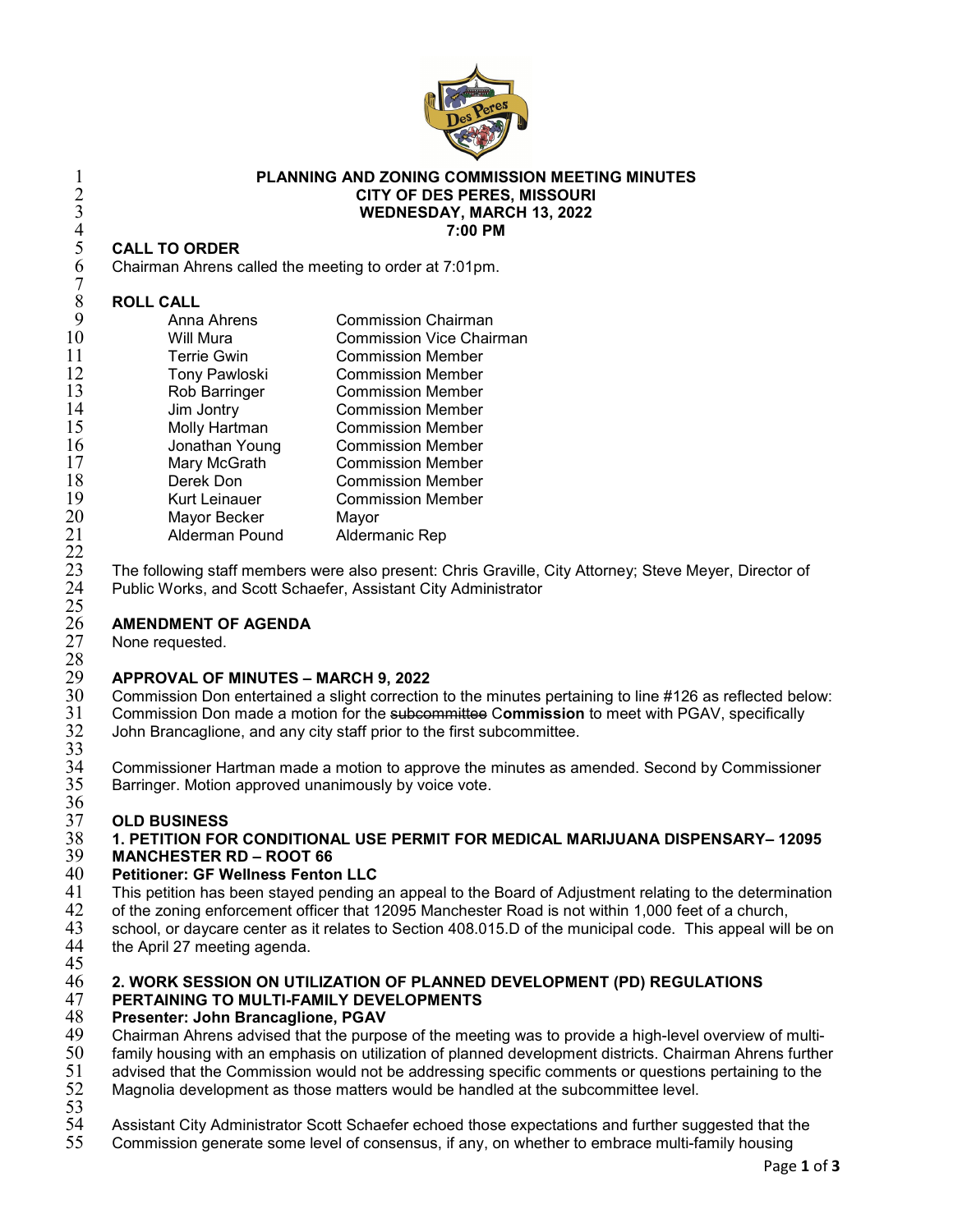

56 before taking the next step. This would likely involve drafting and approving modifications to the 2015

57 Comprehensive Plan which currently lacks any reference to apartment uses or multi-family housing. City<br>58 Attorney Chris Graville advised that the Planning & Zoning Commission under Missouri Law has the

58 Attorney Chris Graville advised that the Planning & Zoning Commission under Missouri Law has the independent authority to enact changes to the Comprehensive Plan without Board of Aldermen approval.

 $\frac{60}{61}$ 

61 Mr. Schaefer introduced John Brancaglione (PGAV) in his capacity as planning consultant and advisor to 62 the city on matters pertaining to the Magnolia Ridge petition as authorized under the pre-funding

 $62$  the city on matters pertaining to the Magnolia Ridge petition as authorized under the pre-funding  $63$  agreement in which the Board of Aldermen approved in February. Mr. Schaefer highlighted Mr.

- 63 agreement in which the Board of Aldermen approved in February. Mr. Schaefer highlighted Mr.
- 64 Brancaglione's longstanding relationship with the city which he personally presided over the redraft of our<br>65 comprehensive plan and zoning code which makes him uniquely positioned to facilitate any conversation  $65$  comprehensive plan and zoning code which makes him uniquely positioned to facilitate any conversation<br> $66$  that may result in changes to those documents. that may result in changes to those documents.
- 

 $\begin{array}{c} 67 \\ 68 \end{array}$  $68$  John Brancaglione provided a brief synopsis of his memorandum dated March 22 which outlines some of  $69$  prevalling trends in the housing market with a specific focus on upscale. Iuxury apartment uses similar to  $69$  prevailing trends in the housing market with a specific focus on upscale, luxury apartment uses similar to  $70$  those being pursued under the Magnolia Ridge plan. Mr. Brancaglione offered a quick refresher on 70 those being pursued under the Magnolia Ridge plan. Mr. Brancaglione offered a quick refresher on<br>71 planned development districts and their intended use as a negotiated zoning tool to achieve greater 71 planned development districts and their intended use as a negotiated zoning tool to achieve greater<br>72 development flexibility not otherwise afforded under conventional zoning. Mr. Brancaglione advised t 72 development flexibility not otherwise afforded under conventional zoning. Mr. Brancaglione advised that 73<br>73 unlike traditional overlays, planned development districts represent distinct and separate zoning 73 unlike traditional overlays, planned development districts represent distinct and separate zoning<br>74 categories tied to a specific tract of land or property. Mr. Brancaglione clarified that any project a 74 categories tied to a specific tract of land or property. Mr. Brancaglione clarified that any project approved<br>75 under planned development regulations in one location does not automatically set a precedent for 75 under planned development regulations in one location does not automatically set a precedent for<br>76 another location, as each planned development is structured to reflect a unique set of rules govern 76 another location, as each planned development is structured to reflect a unique set of rules governing that<br>77 particular development and use. Those rules are based on the unique characteristics of the property such  $77$  particular development and use. Those rules are based on the unique characteristics of the property such  $78$  as size, location, access, surrounding uses, and traffic impact. as size, location, access, surrounding uses, and traffic impact.

79  $80$  Mr. Brancaglione concluded by stating that the proposed Magnolia Ridge concept provides a perfect 8. Station 8. Stations and the proports and  $81$  example of a proporty where PD requiations can bring what appears to 81 example of a property where PD regulations can bring what appears to be a high-quality project to a 82 location that would otherwise have difficulty for development. Mr. Brancaglione went on to advise that the<br>83 Magnolia project, or projects similar in nature, would make good use of this particular site which has been 83 Magnolia project, or projects similar in nature, would make good use of this particular site which has been historically vacant.

- 85<br>86 86 Paul Fingerhut (1897 Point Oak) questioned whether the act of permitting upscale apartment uses might  $87$  draw transient occupants instead of permanent residents. Mr. Brancaglione advised that luxury<br> $88$  apartments in Des Peres would likelv attract higher-income tenants with active lifestyles who pre 88 apartments in Des Peres would likely attract higher-income tenants with active lifestyles who prefer to  $89$  minimize maintenance responsibilities generally associated with homeownership. While some of those  $90$  tenants might be transient due to having secondary properties elsewhere, many are expected to be 90 tenants might be transient due to having secondary properties elsewhere, many are expected to be corporate professionals who already work and possibly live in Des Peres.
- 

92<br>93 93 Commission Barringer raised concerns about the extent to which the city can establish and enforce 94 — quality architectural standards when utilizing planned development regulations. Mr. Brancaglione advised<br>95 — that PD districts afford significant latitude for the city when establishing architectural standards as tho  $95$  that PD districts afford significant latitude for the city when establishing architectural standards as those<br> $96$  terms are negotiated during the legislative process. City Attorney Chris Graville advised that negoti 96 terms are negotiated during the legislative process. City Attorney Chris Graville advised that negotiated 97 architectural elements for any development would likely occur after the project receives preliminary and 98 conceptual approval as part of a double legislative process. 98 conceptual approval as part of a double legislative process.

- $\frac{99}{100}$ Kathleen Gmelich (12318 Ballas Estates) brought attention to the importance of the Comprehensive Plan  $101$  as a long-range planning tool but also in terms of protecting the city against unforeseen future litigation.<br> $102$  Kathleen later expressed her support for considering changes to the Comprehensive Plan as a necessa 102 Kathleen later expressed her support for considering changes to the Comprehensive Plan as a necessary<br>103 first step before taking action on any development proposals that would substantially deviate from our  $103$  first step before taking action on any development proposals that would substantially deviate from our  $104$  zoning ordinances. Kathleen expressed gratitude to the Commission and the residents for their attentic 104 zoning ordinances. Kathleen expressed gratitude to the Commission and the residents for their attention<br>105 on this very important matter. on this very important matter.
- $\frac{106}{107}$

 $107$   $\,$  Commissioner McGrath raised questions about the performance of the Alinea Apartments located directly  $108$   $\,$  west of the Magnolia Ridge site which falls under St. Louis County iurisdiction. Petitioner Dan T

- $108$  west of the Magnolia Ridge site which falls under St. Louis County jurisdiction. Petitioner Dan Thies<br>109 emphasized that the Ailnea development has reached 98% occupancy which represents an ideal
- emphasized that the Ailnea development has reached 98% occupancy which represents an ideal